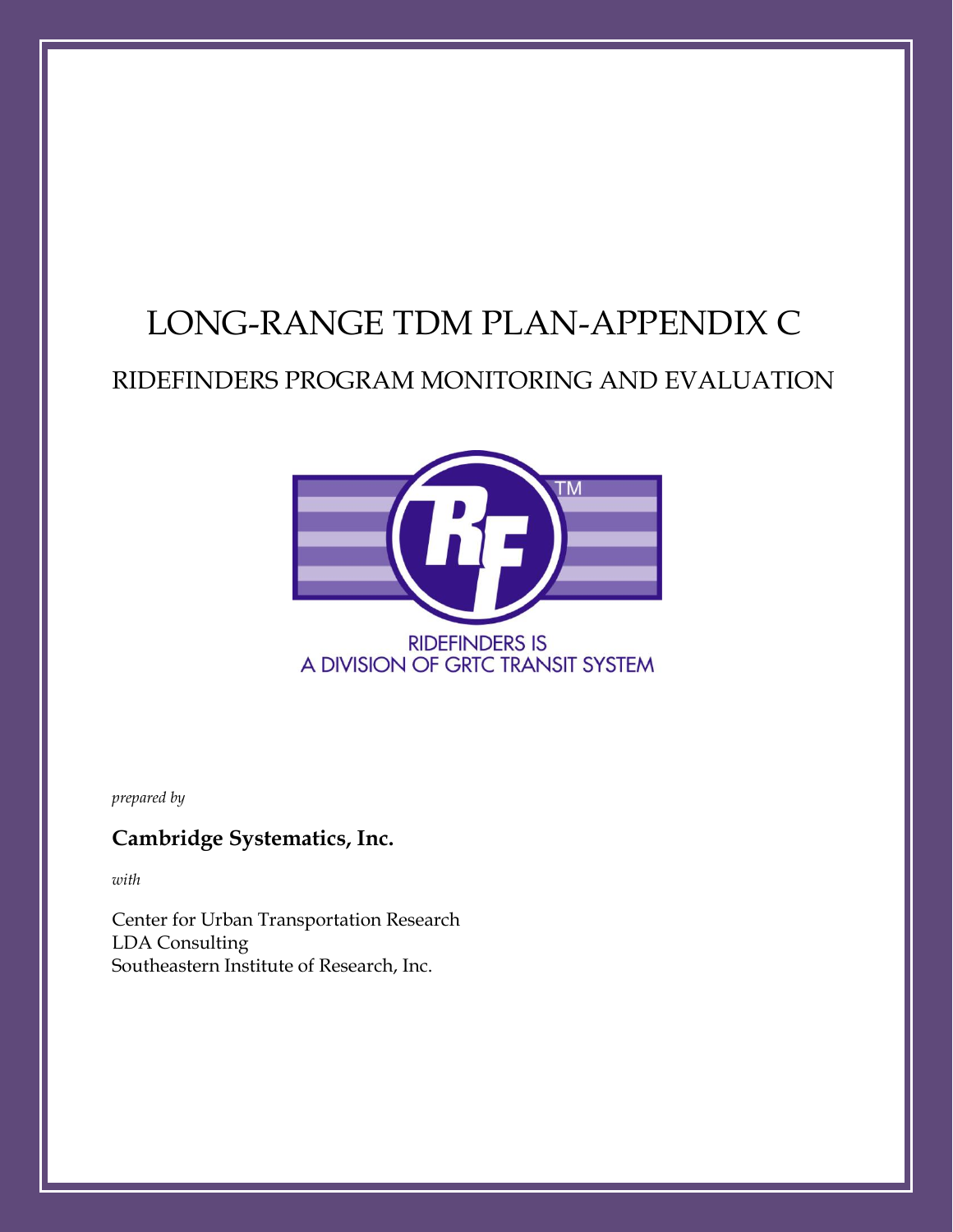# **TABLE OF CONTENTS**

| 1.0 |     |  |
|-----|-----|--|
|     |     |  |
|     |     |  |
|     | 1.3 |  |
|     | 1.4 |  |
|     |     |  |
|     |     |  |
|     |     |  |
|     |     |  |
|     |     |  |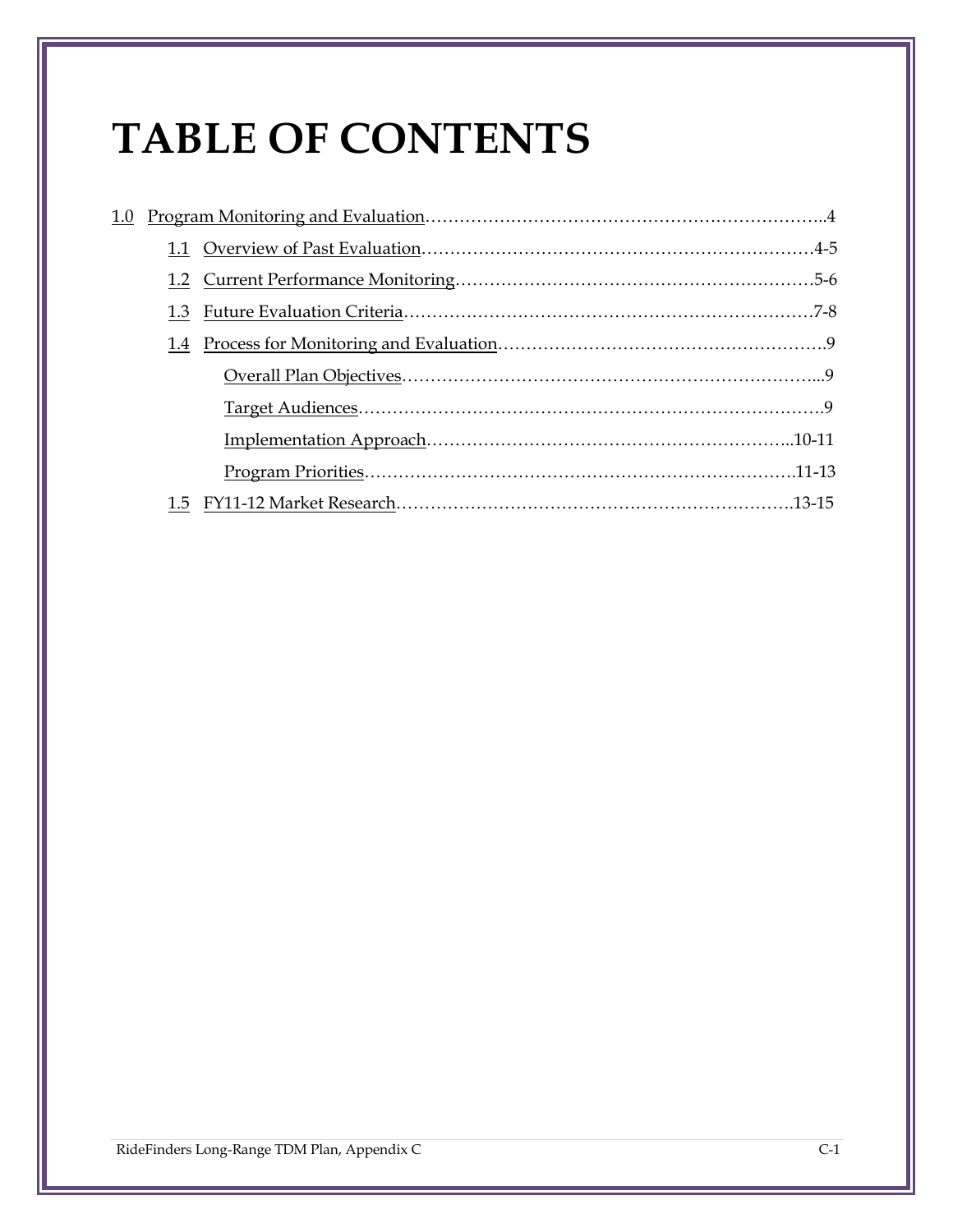## **LIST OF TABLES**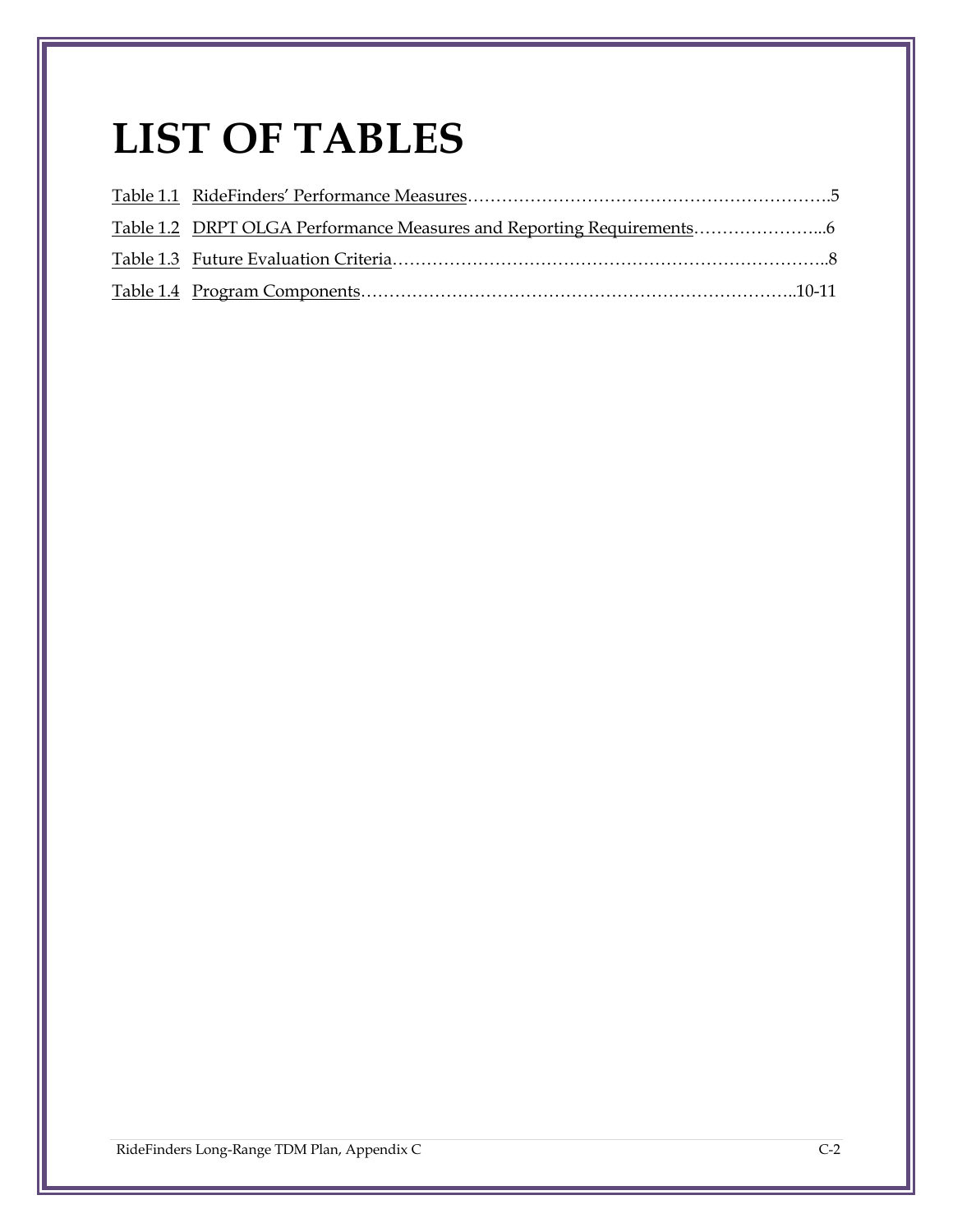## **LIST OF FIGURES**

|  |  |  | Figure 1.1 RideFinders Strategy & Performance Evaluation Program Implementation |
|--|--|--|---------------------------------------------------------------------------------|
|  |  |  |                                                                                 |
|  |  |  |                                                                                 |
|  |  |  | Figure 1.2 RideFinders Performance Evaluation and Community Impact Assessment   |
|  |  |  |                                                                                 |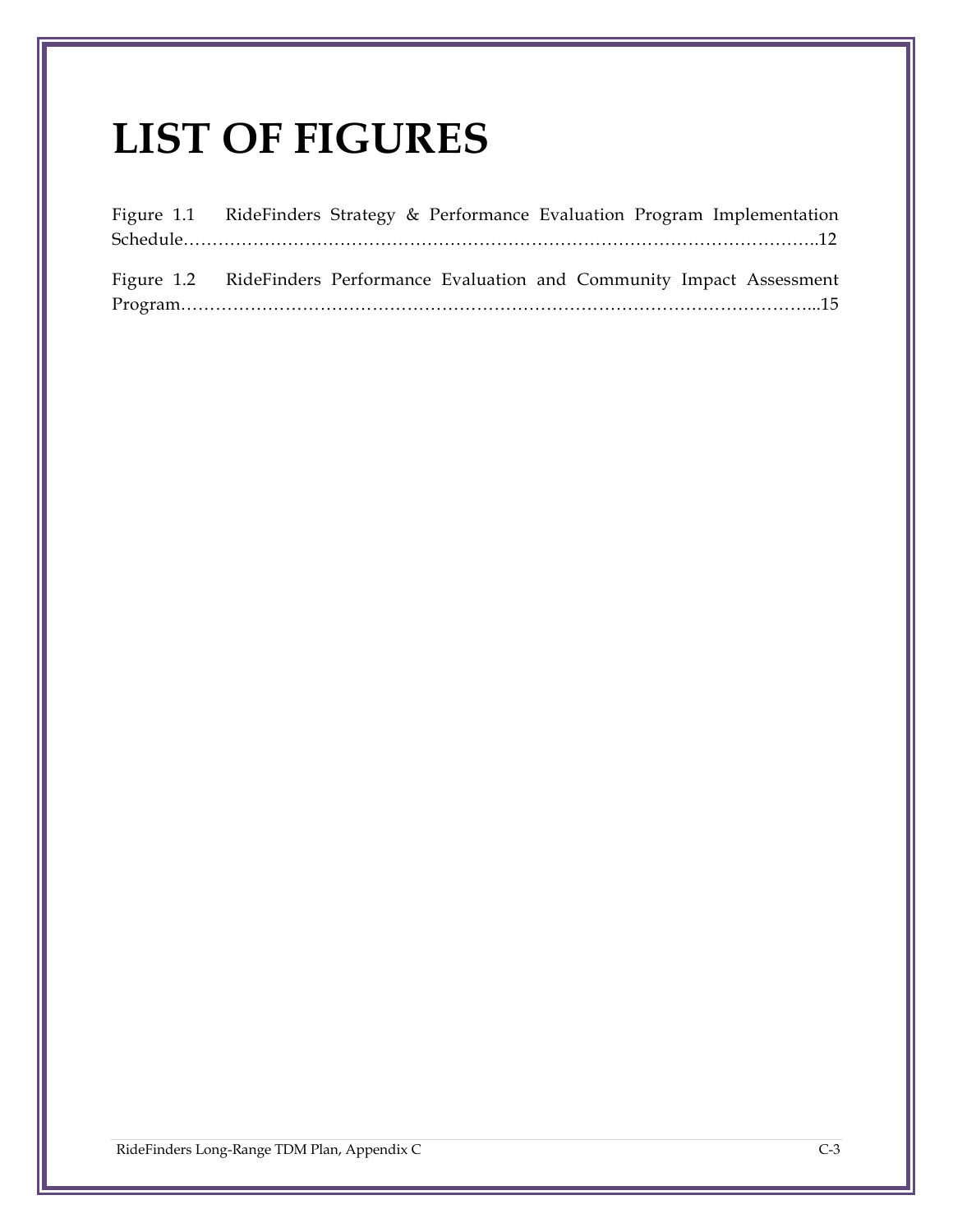## **1.0 PROGRAM MONITORING AND EVALUATION**

#### **1. 1 Overview of Past Evaluation**

Program evaluation is a function that is often short-changed by TDM agencies, due to insufficient funding to conduct the research and data collection required for comprehensive evaluations. RideFinders' efforts to assess the performance of its services and understand customers' needs, however, have been above average relative to many of the Commonwealth's fifteen TDM agencies.

RideFinders tracks monthly participation in several of its services and solicits regular feedback from ride-match and emergency ride home participants through monthly surveys designed to assess the extent to which these services have influenced or assisted participants to start or increase their use of non-SOV modes. RideFinders also has conducted numerous periodic studies of service initiatives, including the:

- 2003 Residents Awareness & Usage Telephone Study
- 2004 Residents Awareness & Usage Telephone Study
- 2005 Bike Challenge Online Study
- 2005 Business Leaders Online Study
- 2005 Residents Awareness & Usage Online Study
- 2008 Placement Study
- 2009 Business Leaders Study
- 2010 Downtown Workforce Study

In most cases, these marketing research studies have explored transportation needs of residents and businesses; assessed the impact of RideFinders' marketing campaigns in building awareness and familiarity of the agency's services; explored how participants use RideFinders' services; measured the level of satisfaction with services; and solicited recommendations for service improvements.

These studies have informed RideFinders' marketing programs and led to service refinements and development of new service offers. The best example of this "*research in action*" comes from the 2005 Residents Study and 2005 Business Leaders Study. Both studies generated unassailable evidence that the direct involvement of businesses in offering transportation-related TDM services in the work setting lifts commuter use of alternatives modes. In fact, the perception of corporate support for ridesharing lifts participation threefold. Armed with this insight, RideFinders designed and launched a comprehensive business outreach TDM campaign the following year.

In addition to funding and directing its own proprietary studies, RideFinders has also participated in other regional and state-wide transportation research-related initiatives including: Greater Richmond Chamber Transportation Study (2007), Greater Richmond Region Affordable Housing Study (2007), Regional Mass Transit Study (2007), and Virginia State of the Commute Survey (2007).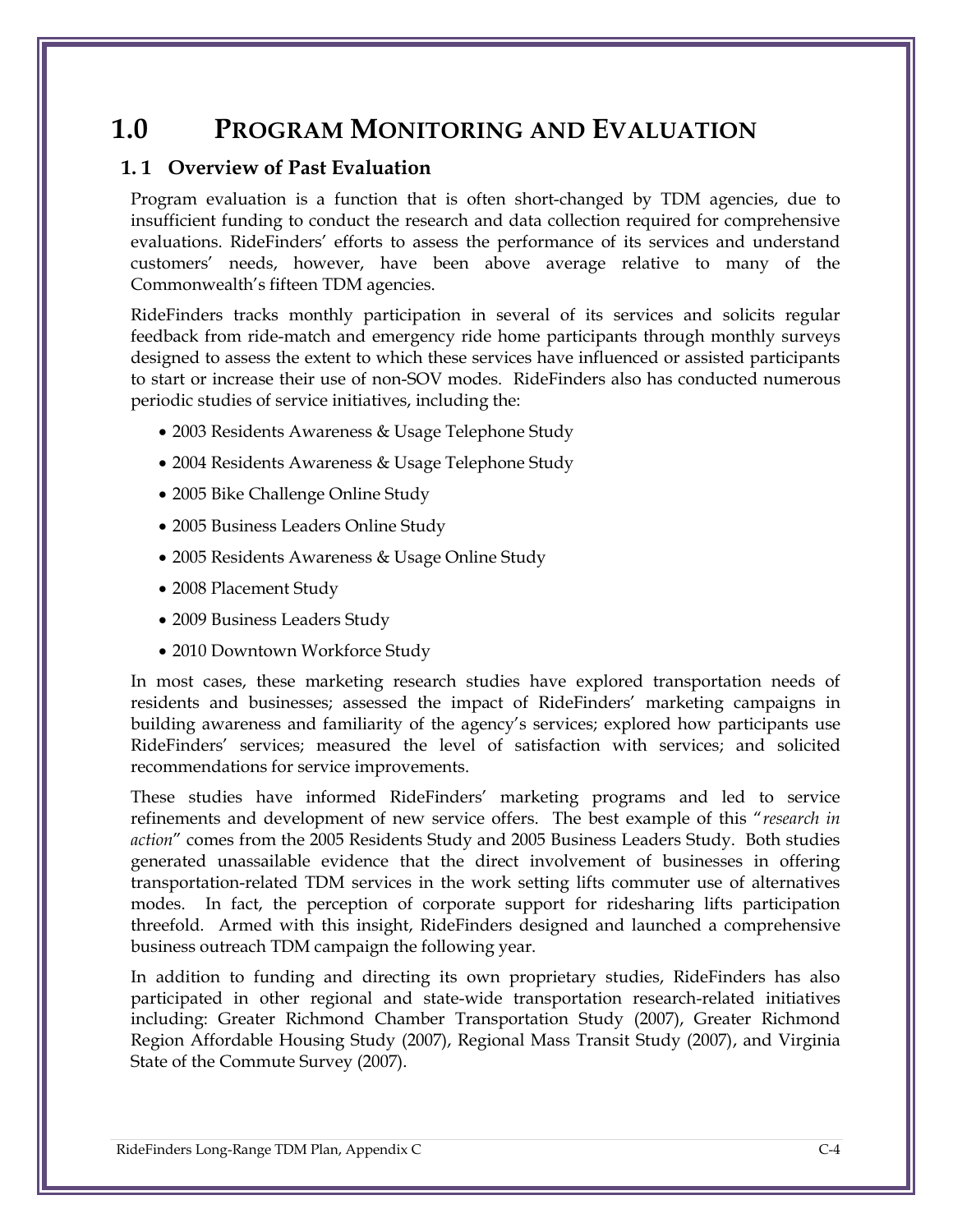#### **1.2 Current Performance Monitoring**

RideFinders currently tracks several performance measures to monitor program delivery and performance. The program is also monitored through DRPT's State of the Commute Study and regional studies conducted by RideFinders. These measures provide RideFinders' staff with a means of monitoring the overall awareness of the Agency, the marketing activities that attract and recruit program participants, and the number of individuals, companies, carpools, and vanpools served.

The output oriented performance measures serve as a starting point for developing additional performance outcome measures – to evaluate the impact of the program and progress towards the aforementioned goals and related objectives. Table 1.1 lists the current output-related performance measures that RideFinders monitors and evaluates to assess the performance of the Agency.

| <b>Commuter Customers</b>                  |  |  |  |
|--------------------------------------------|--|--|--|
| Total calls                                |  |  |  |
| Total Unique Visitors to Web site          |  |  |  |
| <b>Total Database Matching Registrants</b> |  |  |  |
| <b>Total GRH Registrants</b>               |  |  |  |
| <b>Transit Check Sold</b>                  |  |  |  |
| Net Promoter Score™                        |  |  |  |
| <b>Employer Customers</b>                  |  |  |  |
| Total employer clients                     |  |  |  |
| 4 Rated employer clients                   |  |  |  |
| 3 Rated employer clients                   |  |  |  |
| 2 Rated Employer                           |  |  |  |
| 1 Rated Employer                           |  |  |  |
| Net Promoter Score ™                       |  |  |  |
| <b>Overall Impact or Outcome</b>           |  |  |  |
| VMT reduced                                |  |  |  |
| Air quality impact avoided                 |  |  |  |
| Source: RideFinders.                       |  |  |  |

#### **Table 1.1 RideFinders' Performance Measures**

It is envisioned that VMT reduced and air quality impacts avoided will be added to this list in subsequent years.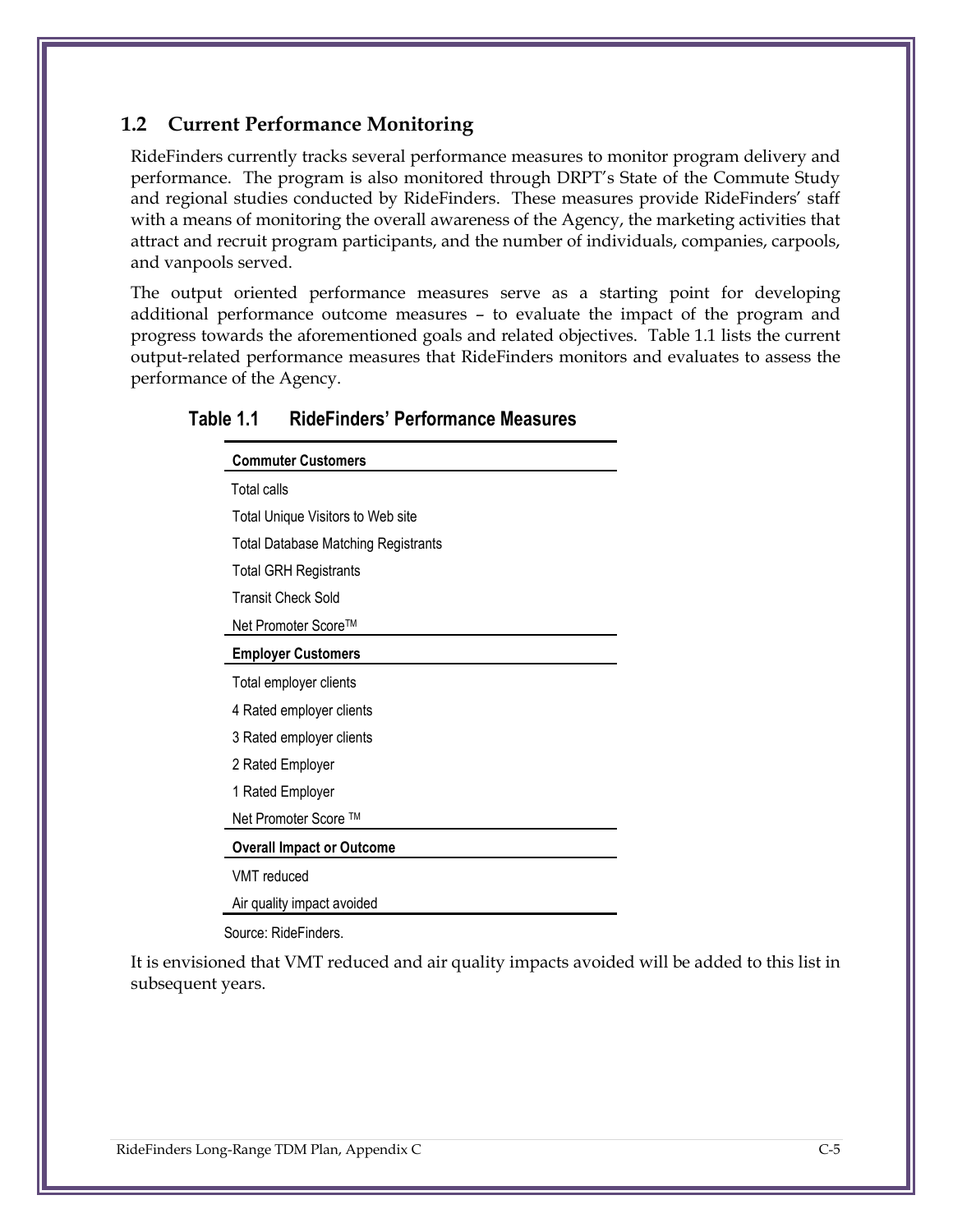DRPT requires each TDM agency to report on a monthly, quarterly, and annual basis the outputs as identified in Table 1.2 into the Online Grant Application (OLGA) system.

| Number of follow-up contacts attempted                             | New requests received through commuter<br>store       |  |  |
|--------------------------------------------------------------------|-------------------------------------------------------|--|--|
| Number of follow-up contacts completed                             | New requests received through website                 |  |  |
| Percentage of customers who changed mode                           | New requests received through marketing<br>effort     |  |  |
| Percentage of customers who used TDM<br>services                   | New rideshare matches attempted                       |  |  |
| Percentage of customers who did not use TDM<br>services            | New rideshare requestors who received match<br>name   |  |  |
| Number of rideshare information requests                           | New Emergency (Guaranteed) Ride Home<br>registrations |  |  |
| Number of transit information requests                             | New Emergency (Guaranteed) Ride Home<br>trips         |  |  |
| Number of telework information requests                            | New vanpools formed                                   |  |  |
| Number of biking/walking information<br>requests                   | New employer contacted through outreach<br>program    |  |  |
| Number of Emergency (Guaranteed) Ride<br>Home information requests | Total employers participating at level three          |  |  |
| Number of general information requests                             | Total employers participating at level four           |  |  |
| New requests received through events/fairs                         | Total requests received                               |  |  |

### **Table 1.2 DRPT OLGA Performance Measures and Reporting Requirements**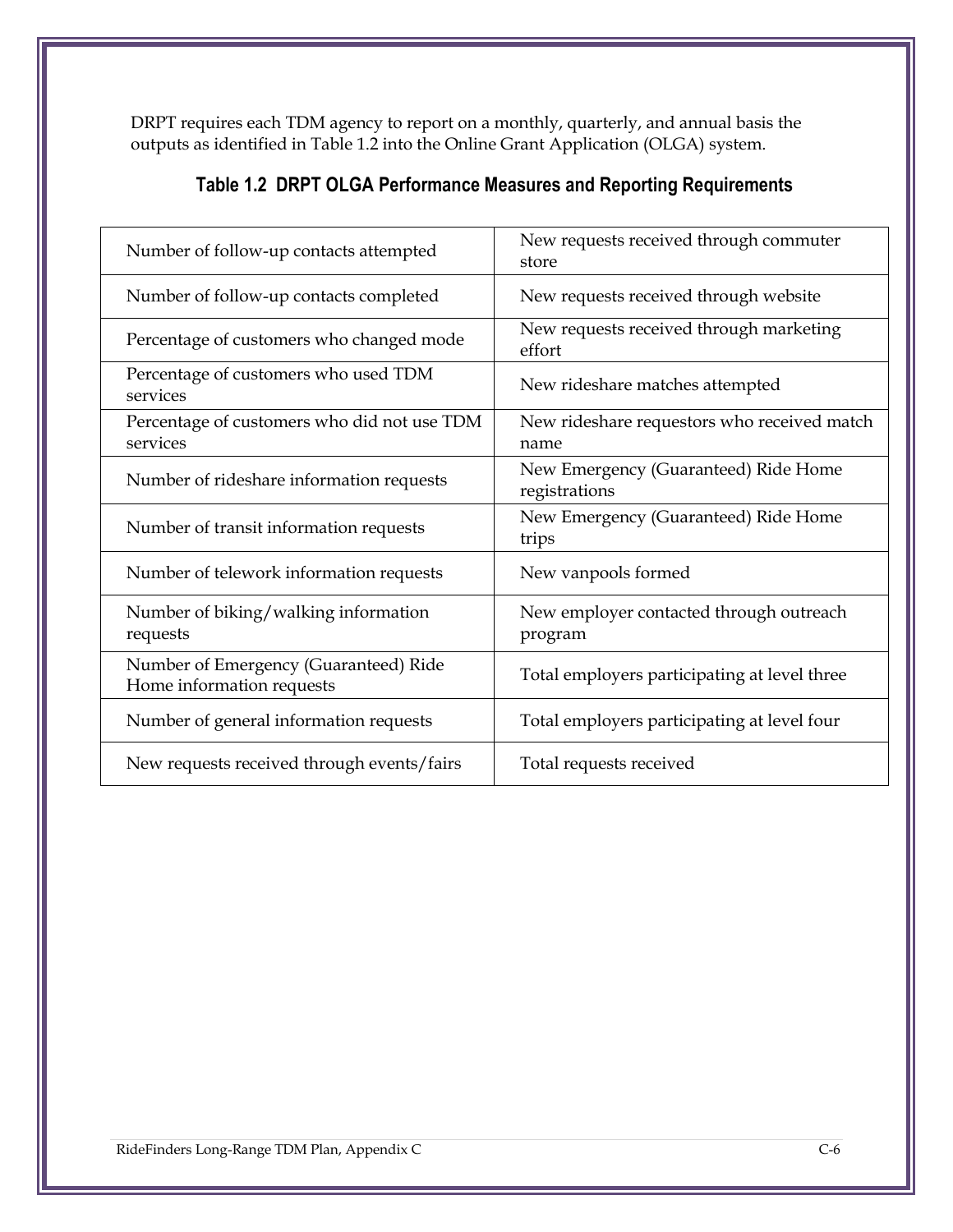#### **1.3 Future Evaluation Criteria**

While all of these past research efforts have been tremendously helpful from a programmatic or operational standpoint, more value can be realized if RideFinders' research efforts are viewed and orchestrated as a more formal comprehensive 360<sup>0</sup> evaluation program.

This perspective, however, requires two considerations. First and foremost, research must be programmed and conducted in a consistent manner. Second, research must be viewed as an investment and funded at the required level. A general rule of thumb that corporate marketing programs follow is to allocate 5% to 10% of total resources to fund research evaluation and development initiatives.

While there are many advantages of an ongoing comprehensive  $360^{\circ}$  evaluation research program, the most important one is the ability to evaluate systematically agency services from an impact or outcomes perspective and to document the transportation and environmental impacts of an agency's services. The need to calculate impacts or desired outcomes will continue to become more and more important as governmental spending comes under more and more scrutiny.

A similar 360<sup>0</sup> evaluation research program was recently put in place for Arlington County Commuter Services (ACCS), one of RideFinders' sister TDM agencies. One of the net take-aways from ACCS' work is that it can now claim that in FY 2008, Arlington County Commuter Services (ACCS):

- Eliminated a specific number of daily vehicle trips in the County by helping people shift from driving alone to transit, carpooling, vanpooling, walking, bicycling, or teleworking;
- Eliminated a specific number of daily VMT;
- Reduced Arlington County's carbon footprint by specific number of tons of NOx, a specific number of tons of VOC, and specific number of tons of CO2.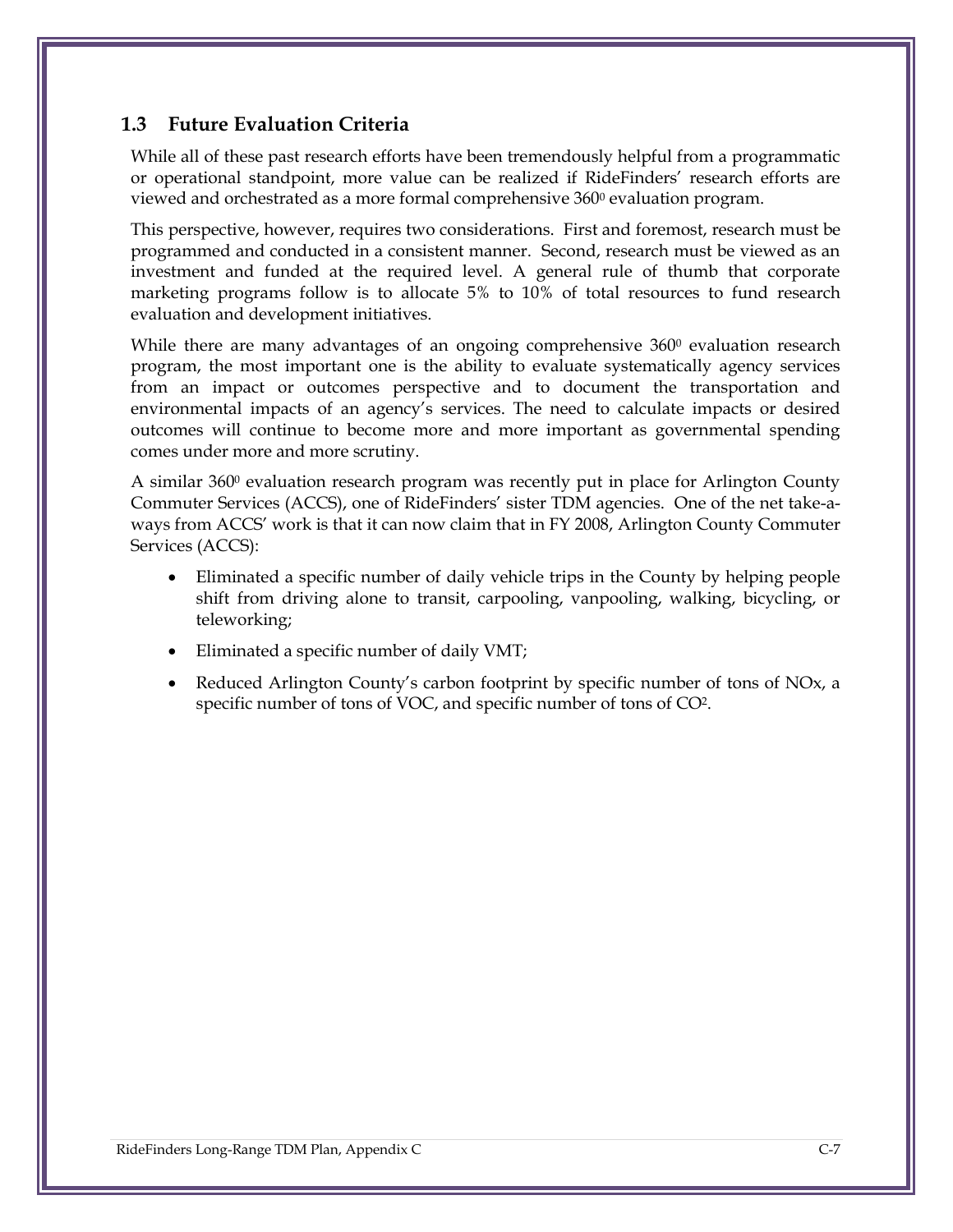RideFinders, in conjunction with GRTC, has recently embarked on a similar multi-year, multifaceted comprehensive 360<sup>0</sup> evaluation program. The Southeastern Institute of Research (SIR) and LDA Consulting have begun work on this multi-year effort. Table 1.3 outlines specific future evaluation criteria that have been determined by RideFinders.

| <b>Table 1.3 Future Evaluation Criteria</b>                                            |  |
|----------------------------------------------------------------------------------------|--|
| <b>Awareness and attitudes</b>                                                         |  |
| Awareness of options                                                                   |  |
| Awareness of GRTC/RideFinders and its services                                         |  |
| Ratings of transportation options and GRTC/RideFinders services on specific attributes |  |
| Factors influencing mode choice                                                        |  |
| Consideration of alternative modes                                                     |  |
| Participation/use of services                                                          |  |
| Sources of information                                                                 |  |
| Inquiries                                                                              |  |
| <b>Contact with RideFinders</b>                                                        |  |
| Usage of specific services                                                             |  |
| Frequency of use                                                                       |  |
| Length of time using                                                                   |  |
| Barriers to trial                                                                      |  |
| Consideration of future use                                                            |  |
| <b>Current services</b>                                                                |  |
| New programs                                                                           |  |
| <b>Satisfaction</b>                                                                    |  |
| Overall satisfaction ratings for transportation system and support                     |  |
| Overall satisfaction ratings for GRTC/RideFinders                                      |  |
| Reasons behind ratings                                                                 |  |
| Areas for improvement                                                                  |  |
| Unmet needs                                                                            |  |
| <b>Overall impact</b>                                                                  |  |
| Mode split                                                                             |  |
| Shifts to non SOV modes motivated by use of services - trail and continued             |  |
| Perceived benefits of mode change - personal, business, societal                       |  |
| SOV trips eliminated - cars taken off road                                             |  |
| VMT reduction                                                                          |  |
| Environmental consequences                                                             |  |
| Source: RideFinders.                                                                   |  |

RideFinders Long-Range TDM Plan, Appendix C C-8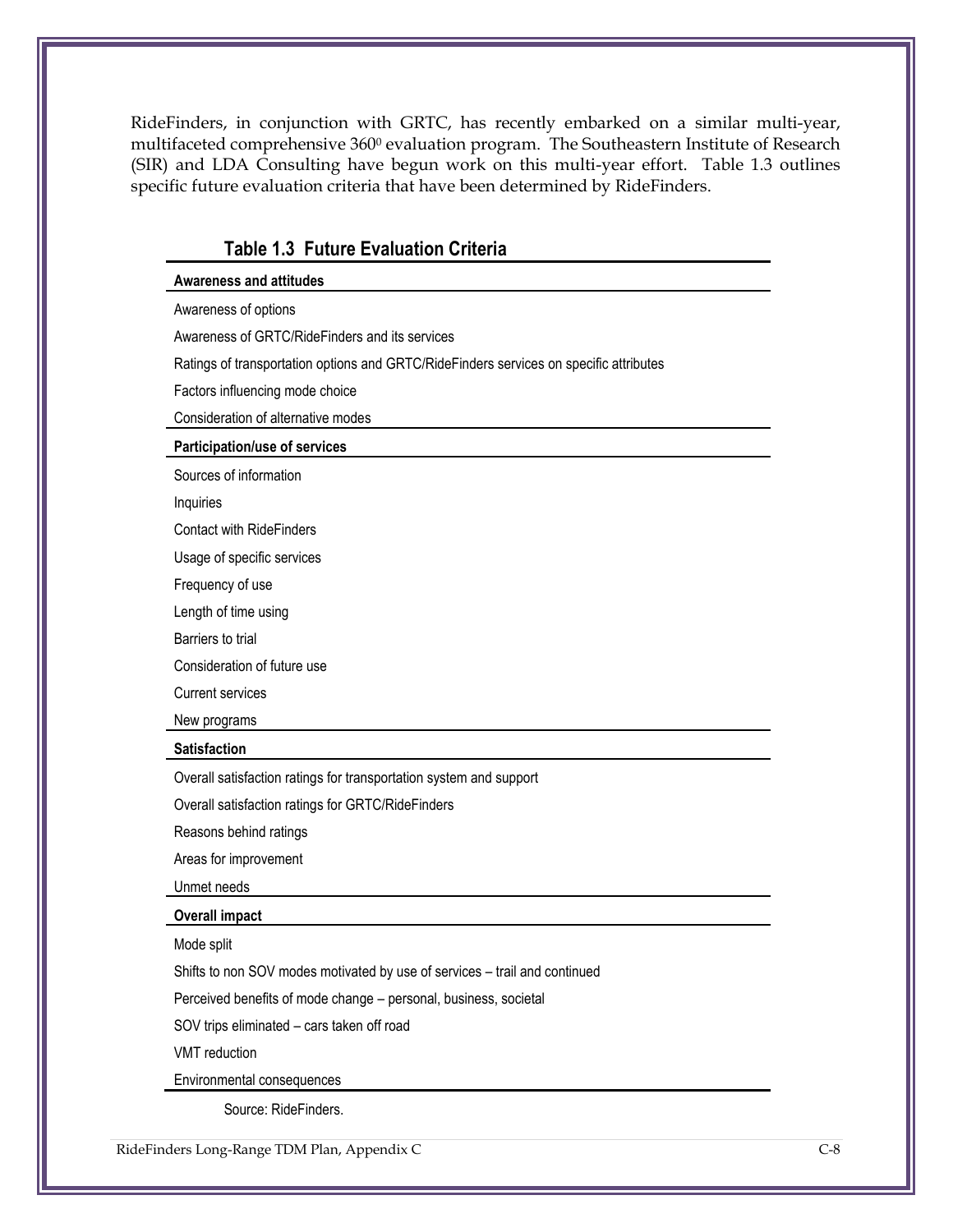#### **1.4 Process for Monitoring and Evaluation**

The process for monitoring and evaluating RideFinders is detailed in a comprehensive longrange working document entitled *GRTC-RideFinders' Strategy & Performance Evaluation Program - June 2, 2008 by LDA Consulting and SIR.* Highlights from this plan follow.

#### *Overall Plan Objectives*

- Assess performance of all programs/services.
- Provide input for GRTC-RideFinders' overall services and program development and ongoing refinement. To do this, identify optimal prospects for individual programs/services, identify areas for improvement and finally, identify any unmet needs and program/service development opportunities.
- Document impacts outcomes of GRTC/RideFinders programs and services.

#### *Target Audiences*

- General public/residents
- Employers
- Current transit customers both fixed route riders "Choice" riders, transit dependent riders and express service riders – "Choice" riders
- Commuter RideFinders' program participants ridematching, vanpool and ERH (Emergency Ride Home)
- RideFinders' Employer Program participants
- RideFinders'/GRTC Web site visitors
- Commuter store visitors
- Individuals requesting information/assistance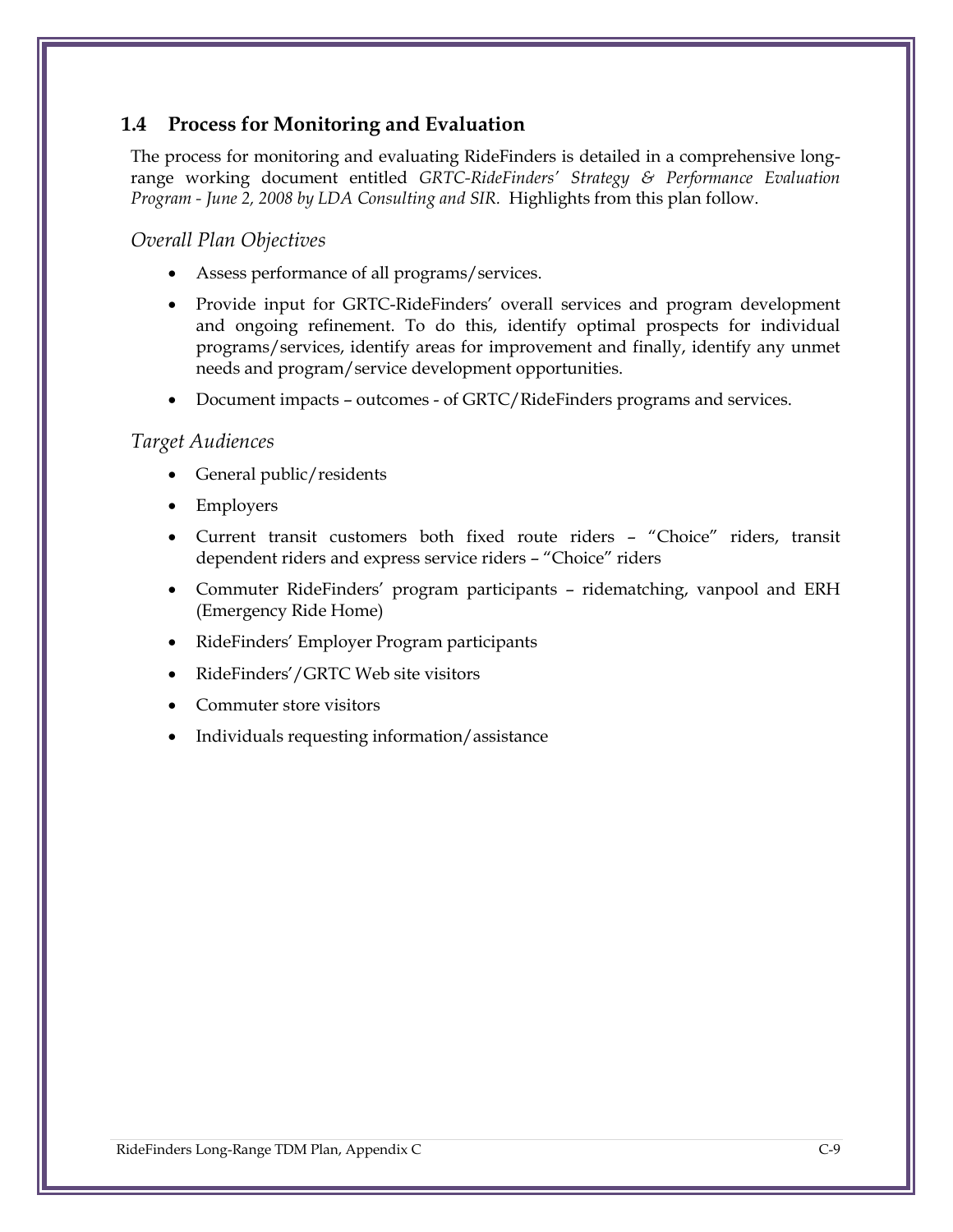#### *Implementation Approach*

[Table](#page-10-0) 1.4 presents the specific components of *GRTC-RideFinders' Strategy & Performance Evaluation Program.* Studies are slated for GRTC-RideFinders' individual programs/services. All of this work will profile existing users and identify optimal prospects for individual programs/services, identify any unmet needs and program/service development opportunities; create in-depth user/target profiles (demographical and psycho-graphical), identify barriers and benefits; and measure performance.

Collected data will be used to calculate program impacts by specific GRTC-RideFinders' program/service and overall agency. Ultimately, the *Performance Evaluation Program will*  build and support an online "Dashboard" reporting system for internal and public review of GRTC-RideFinders' ongoing performance and demonstrated impacts. The last step will involve the construction of an online *Strategy & Performance Evaluation* research database for *GRTC-RideFinders* – an easy venue to share research reports and program rationale with the general public, constituents, clients, and advocacy groups.

<span id="page-10-0"></span>

| <b>Study Name</b>                 | <b>Description</b>                                                                                                                          | Approach                                                                                                        | <b>Timing</b>                    |  |  |  |  |
|-----------------------------------|---------------------------------------------------------------------------------------------------------------------------------------------|-----------------------------------------------------------------------------------------------------------------|----------------------------------|--|--|--|--|
| <b>Market-wide Studies</b>        |                                                                                                                                             |                                                                                                                 |                                  |  |  |  |  |
| Resident                          | Assess awareness, usage and                                                                                                                 | Telephone survey                                                                                                | Every 2 years                    |  |  |  |  |
|                                   | attitudes region wide, includes<br>measurement of RideFinders' efforts<br>reducing SOV trips                                                | $n = 300$ to 500                                                                                                |                                  |  |  |  |  |
| Employer                          | Assess region wide awareness, usage                                                                                                         | Internet/Paper survey                                                                                           | Every 2 years                    |  |  |  |  |
|                                   | and attitudes, incidence and types of<br>commute services at worksites,                                                                     | $n = 200$                                                                                                       |                                  |  |  |  |  |
|                                   | includes measurement of RideFinders'<br>impact reducing SOV trips through<br>employer assistance                                            | Partner with Chamber<br>and/or other business<br>group(s). Could include<br>RideFinders' 30 business<br>clients |                                  |  |  |  |  |
| <b>Corridor Opportunity Study</b> |                                                                                                                                             |                                                                                                                 |                                  |  |  |  |  |
| Residents                         | Usage, motivators, barriers to use,<br>and intent to use in opportunity<br>corridors for Choice Riders (Example:<br>Parham lot to downtown) | Telephone survey or mail                                                                                        | One time for plan<br>development |  |  |  |  |
| <b>Customer Feedback</b>          |                                                                                                                                             |                                                                                                                 |                                  |  |  |  |  |
| <b>Bus riders</b>                 | Separate studies for fixed route<br>services and individual express bus<br>services; include measurement of Go-                             | "Seat drop" – written<br>survey distributed on<br>buses                                                         | Every 2.3 years                  |  |  |  |  |
|                                   | Cards                                                                                                                                       | 43 routes - 25 completes<br>per route - 1075 total                                                              |                                  |  |  |  |  |
| Employer<br>Program               | Usage, satisfaction, impact on number<br>and type of commute services offered                                                               | Phone survey to database<br>of current participants                                                             | Every 2-3 years                  |  |  |  |  |
|                                   | by employer                                                                                                                                 | 100 participants                                                                                                |                                  |  |  |  |  |
|                                   |                                                                                                                                             | 50% participation                                                                                               |                                  |  |  |  |  |
|                                   |                                                                                                                                             |                                                                                                                 |                                  |  |  |  |  |

#### **Table 1.4 Program Components**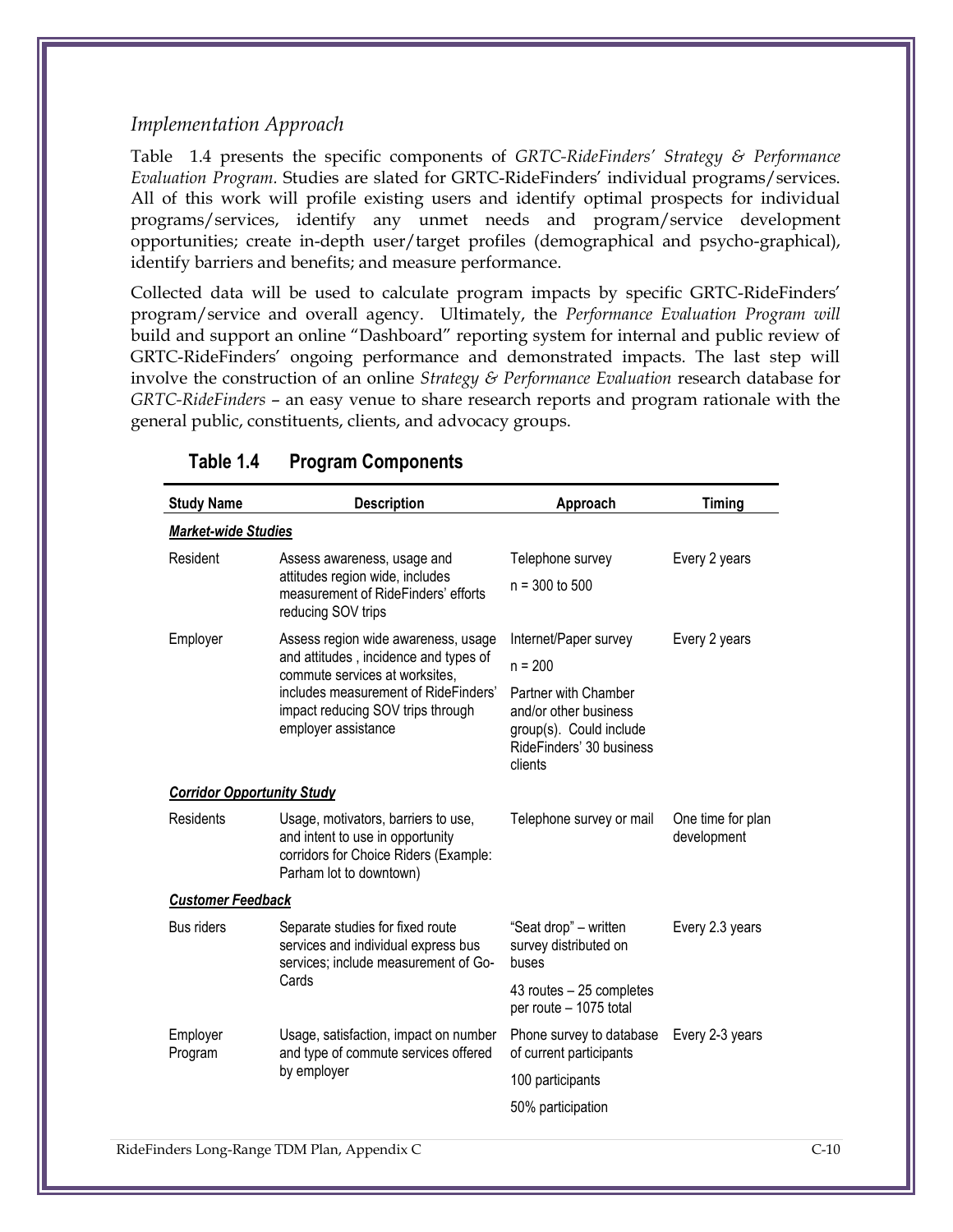| <b>Study Name</b>                           | <b>Description</b>                                                                                                                                                                                        | Approach                                                           | <b>Timing</b>   |
|---------------------------------------------|-----------------------------------------------------------------------------------------------------------------------------------------------------------------------------------------------------------|--------------------------------------------------------------------|-----------------|
| Smaller GRTC<br>Programs                    | Example: CARE, CARE Tickets, C-<br>Van                                                                                                                                                                    | Examine these programs<br>as needed where budget<br>and time allow | TBD             |
| Ridematching<br>Services                    | Will include both carpool and vanpool<br>program, use, satisfaction, impact on<br>mode choice                                                                                                             | Phone/internet survey to<br>database of current<br>participants    | Every 2.3 years |
| <b>Emergency Ride</b><br>Home               | Use, satisfaction, impact on mode<br>choice                                                                                                                                                               | Mail/internet survey to<br>database of current<br>participants     | Every 2-3 years |
| Website                                     | Use, satisfaction, impact on mode<br>choice                                                                                                                                                               | Pop-up online survey of<br>site visitors                           | Every 2-3 years |
| <b>Commuter Store</b>                       | Use, satisfaction, impact on mode<br>choice                                                                                                                                                               | Customer intercepts or<br>comment cards                            | Every 2-3 years |
| Assistance /<br>Information<br>Requests     | Use, satisfaction, impact on mode<br>choice                                                                                                                                                               | Mail/internet survey to<br>database of current<br>participants     | Every 2-3 years |
| Maintenance                                 |                                                                                                                                                                                                           |                                                                    |                 |
| Research<br>Database                        | Database of all research pertaining to<br>GRTC. Includes Knowledge Papers to<br>tie the research together.                                                                                                |                                                                    | Ongoing         |
| Making an<br>Impact<br>Presentation<br>Deck | PowerPoint presentation for<br>RideFinders Team to share Evaluation<br>Plan and related research insights with<br>key stakeholders.                                                                       |                                                                    | Ongoing         |
| <b>Impact Analysis</b>                      | Use research and other data to<br>determine ultimate impact and report<br>annually.                                                                                                                       |                                                                    | Annually        |
| Marketing<br>Dashboard                      | Create systematic reporting system.                                                                                                                                                                       |                                                                    | Ongoing         |
| Miscellaneous                               | Depending on the scope of the<br>Strategy and Performance Evaluation<br>Program, there may be the need to<br>create a budget line item for<br>miscellaneous meetings, account<br>maintenance, and travel. |                                                                    | Ongoing         |

Source: GRTC-RideFinders Strategy & Performance Evaluation Program.

#### *Program Priorities*

The *GRTC-RideFinders' Strategy & Performance Evaluation Program* is a four-year program that was designed in 2008 and launched in 2009. Due to limited budget resources, initial prioritization of evaluation performance measurement was made based on the need to obtain program strategy input – to drive program development and refinement.

Based on this criterion, the first two research studies – *Employer Study* and *Corridor Study,*  were launched in 2009. The Employer Study – *2009 Business Leader Study –* was recently completed. Findings have been included in this document. The corridor study transitioned to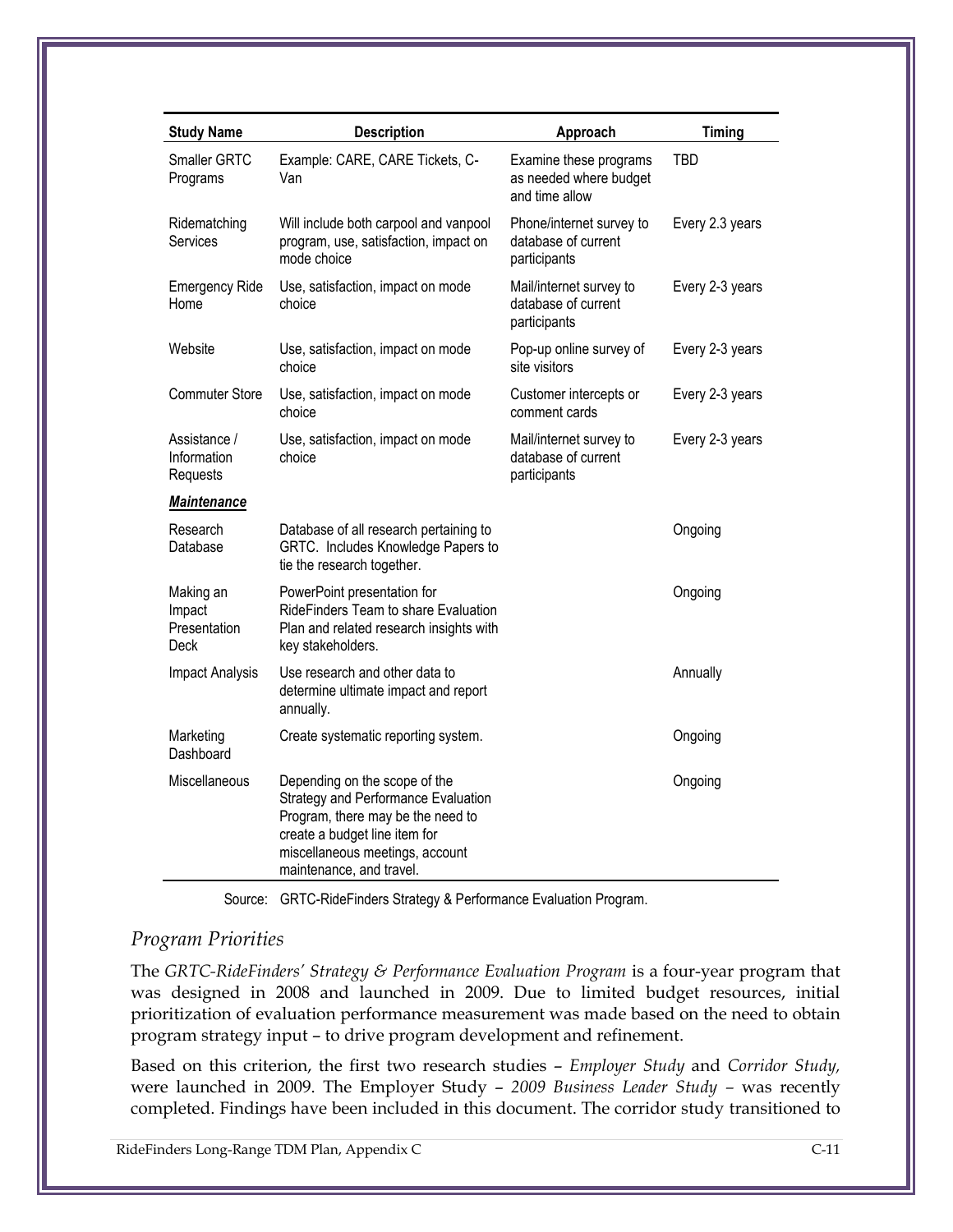the *2010 Downtown Workforce Study* and was completed in early 2010. The findings generated by these two studies evince that there is significant opportunity in the Richmond Region to increase the use of alternatives to SOV commuting, as well as offering expanded and new commuter express bus services along key corridors in the downtown area. Proposed implementation schedule for the entire *GRTC-RideFinders' Strategy & Performance Evaluation Program* is presented in Figure 1.1.

|                               | 2009 | 2010 | 2011 | 2012 |
|-------------------------------|------|------|------|------|
| Resident Study                |      |      |      |      |
| Employer study                |      |      |      |      |
| Corridor Study                |      |      |      |      |
| <b>Bus riders</b>             |      |      |      |      |
| Ridematch feedback            |      |      |      |      |
| Employer feedback             |      |      |      |      |
| <b>Emergency Ride Home</b>    |      |      |      |      |
| Web site                      |      |      |      |      |
| Commuter store                |      |      |      |      |
| Assistance / Info<br>requests |      |      |      |      |

#### **Figure 1.1 RideFinders' Strategy & Performance Evaluation Program Implementation Schedule**

Source: GRTC-RideFinders' Strategy & Performance Evaluation Program.

2009 Business Leader Survey Key Findings

- Three quarters of business leaders in the Richmond area (76%) are not satisfied with the region's transportation system.
- Business leaders believe the quality of the region's current transportation system affects their employees.
- Many business leaders are already involved supporting the region's transportation system by offering employer-based transportation programs such as flextime, telework programs, ridematching support, etc.
- Business leaders see the bottom line benefits of employer-based transportation programs.
- Yet, business leaders see these programs as a way to help their employees.
- Many of the business leaders who do not currently offer employer-based transportation programs and services are now interested in doing so.
- Business leaders support a greater level of community investment towards a more balanced transportation system.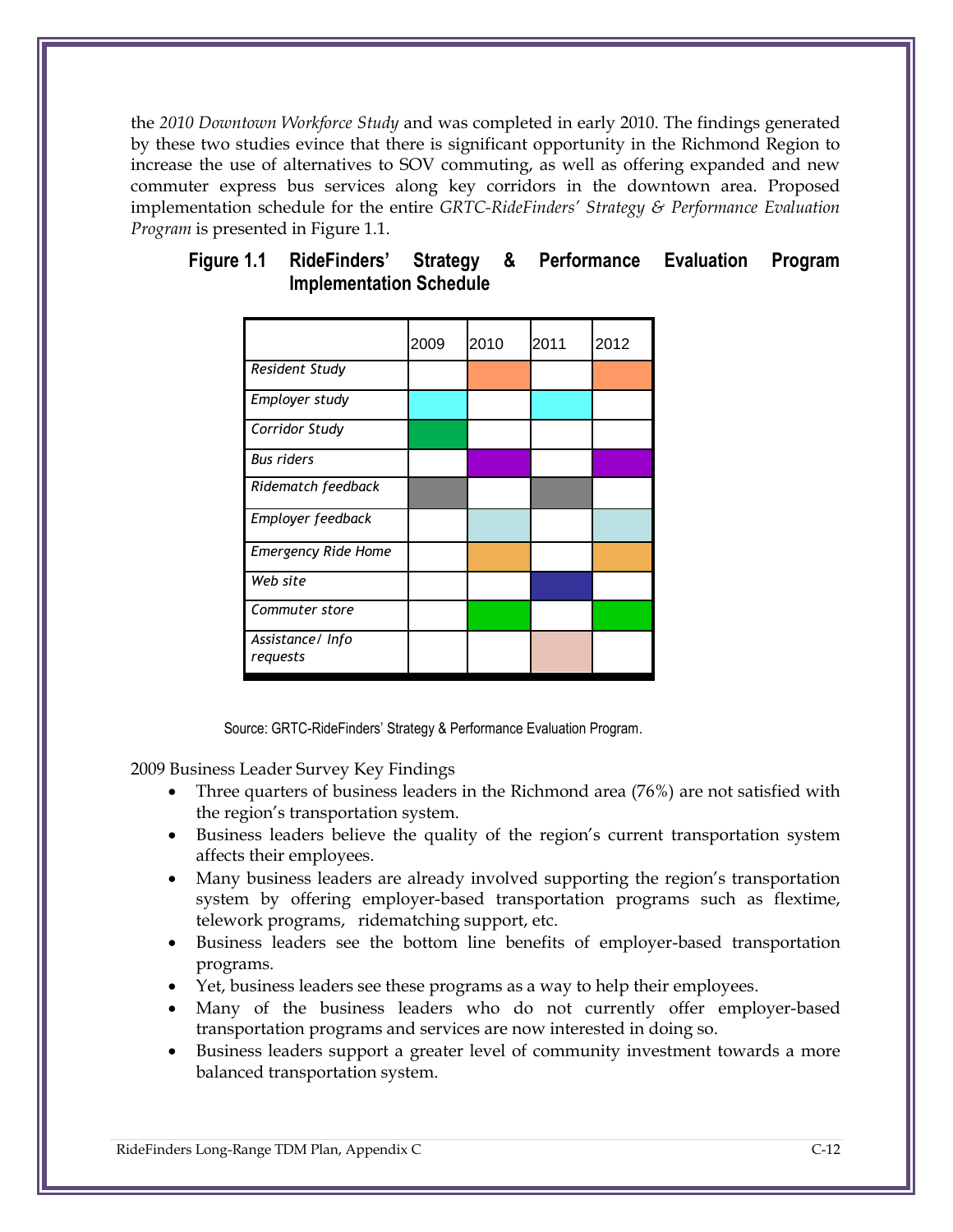2010 Downtown Workforce Study Key Findings

- Today, three in ten (28%) say that their commute is congested.
- Most of downtown Richmond's workforce commutes to work as single occupant vehicle (SOV) commuters.
- Availability of transportation if one has to work late or leave unexpectedly (77% say this is very important) and flexibility (68% say this is very important) drive commute mode choice.
- Access to parking has a big impact on downtown workers commute mode choice. When parking is available, employees are more likely to choose to drive alone.
- Six in seven downtown employees (85%) say their employers are already involved in their employees' commute.
- There is room to increase the use of commuter support services provided by employers to their downtown workforce.
- Telework is the most popular alternative to SOV commuting.
- There is great interest among downtown employees in using the kinds of rideshare support services that RFs already offers. People just aren't aware of these free options.
- Employer assistance "lifts" employer goodwill. Three in four (73%) would view their employer more positively if their employer did something to help or offered information that made their commute cheaper, shorter, or easier.
- Interest in expanded or new commuter bus service is substantial, and there is a potential market for new or expanded services.

#### **1.5 FY11-12 Market Research**

For FY11 –FY12 RideFinders is moving forward with the next phase of its research model as indicated in the Information Attachment approved at the March 14, 2011 GRTC/RideFinders Board Meeting.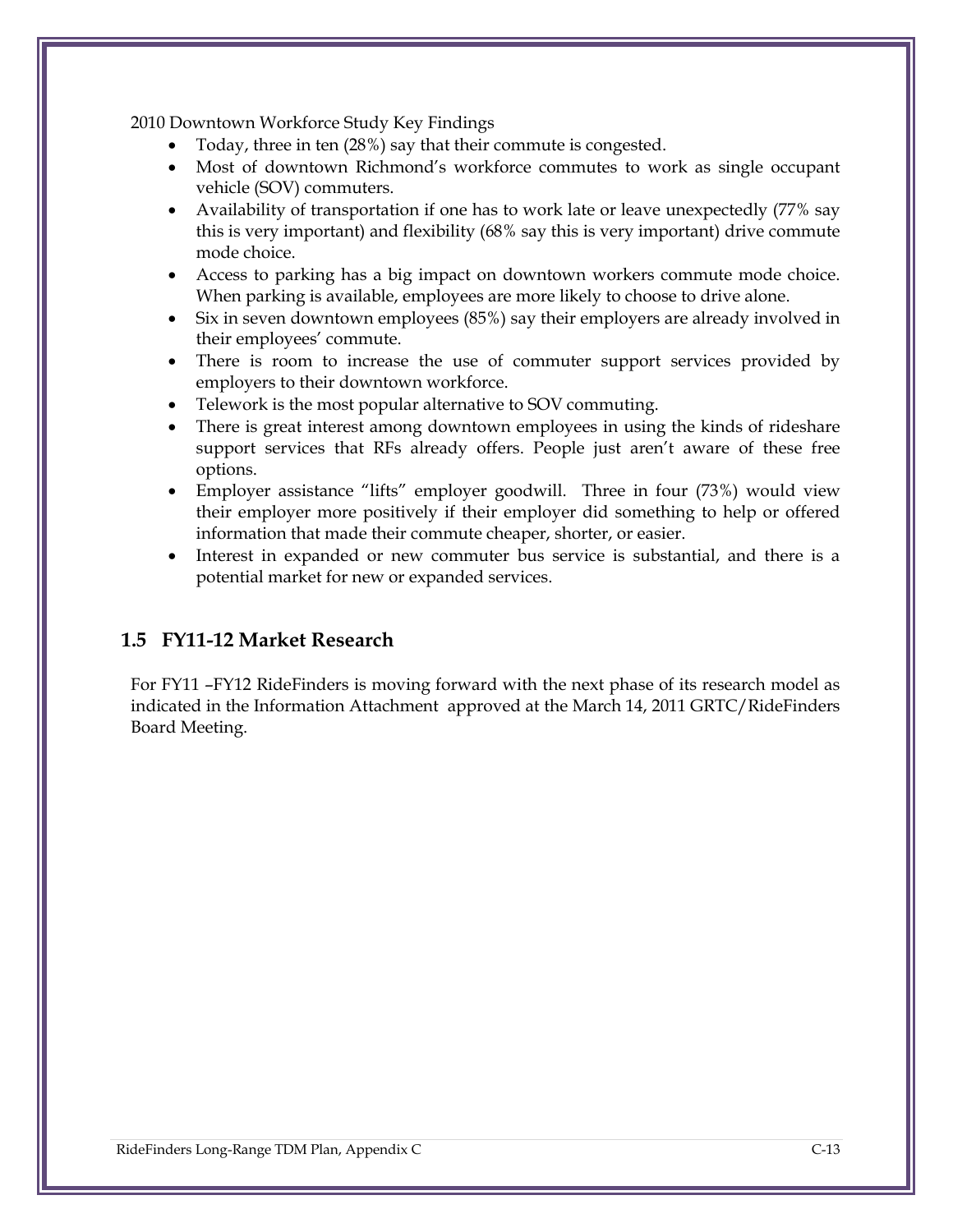### **INFORMATION ATTACHMENT RIDEFINDERS PERFORMANCE & IMPACT PROGRAM STUDY**

#### **Background**

RideFinders is Central Virginia's lead agency for advancing transportation demand management (TDM) strategies to support the region's transportation and air quality objectives which include improving regional mobility, enhancing access, reducing traffic congestion and air pollution, and supporting economic stability. While RideFinders advances numerous programs to support these objectives, it has done so without adequate financial resources to assess and report the agency's true impact - specific reduction in vehicle miles traveled (VMT), reduction in air pollution inputs, and energy saved.

Arriving at these outcomes measures requires a significant investment in comprehensive research program – a program that measures the impact of every TDM program touch-point (Commuter Store, Website, Telework!VA, Guaranteed Ride Home, NuRide, etc.). To date, Department of Rail & Public Transportation (DRPT) has only helped one other Virginia TDM agency, Arlington County Commuter Services, fund this kind of sophisticated reporting program.

Today, the need to measure and report program performance and quantifiable results for every TDM agency, regardless of size, has never been more pressing. Rising stakeholders' expectations, the call for all organizations to do more with less, and the challenging budgetary times are all conspiring to make "impact reporting and return on investment" calculations a necessary and important part of doing business for any TDM agency.

In February 2010, the GRTC/RideFinders Board of Directors approved RideFinders' request to apply for a research grant from DRPT to fund RideFinders' Performance and Impact Program. RideFinders was successful in securing a \$140,000 grant for this project-- 80% will be funded with State Aid with a 20% Federal Match.

#### **Highlights:**

- RideFinders' Performance and Impact Program funded by this grant is part of an overall 4 Phase project scope awarded to Southeastern Institute of Research and LDA Consulting. The performance and impact assessment research is the third phase of a systematic research program design. It follows the Business Leaders Study and Corridor Studies conducted in FY09 and FY10, respectively.
- This third phase, modeled off of a very successful impact assessment program for Arlington County's TDM agency, will assess the performance and related impact that each of RideFinders' major touchpoints have on RideFinders' prospects and customers in terms of converting them from SOV to ridesharing modes, reduction in VMTs, reduction in air pollution inputs, etc.
- The expiration date of this grant is June 30, 2012. RideFinders' consultant team will deliver the final "*Making An Impact*" Report by December 31, 2011.
- The "Making An Impact Report" will be produced by RideFinders as an annual reportlike publication that makes the strongest case possible for RideFinders' stakeholders to support continued funding in a competitive environment for CMAQ funds.